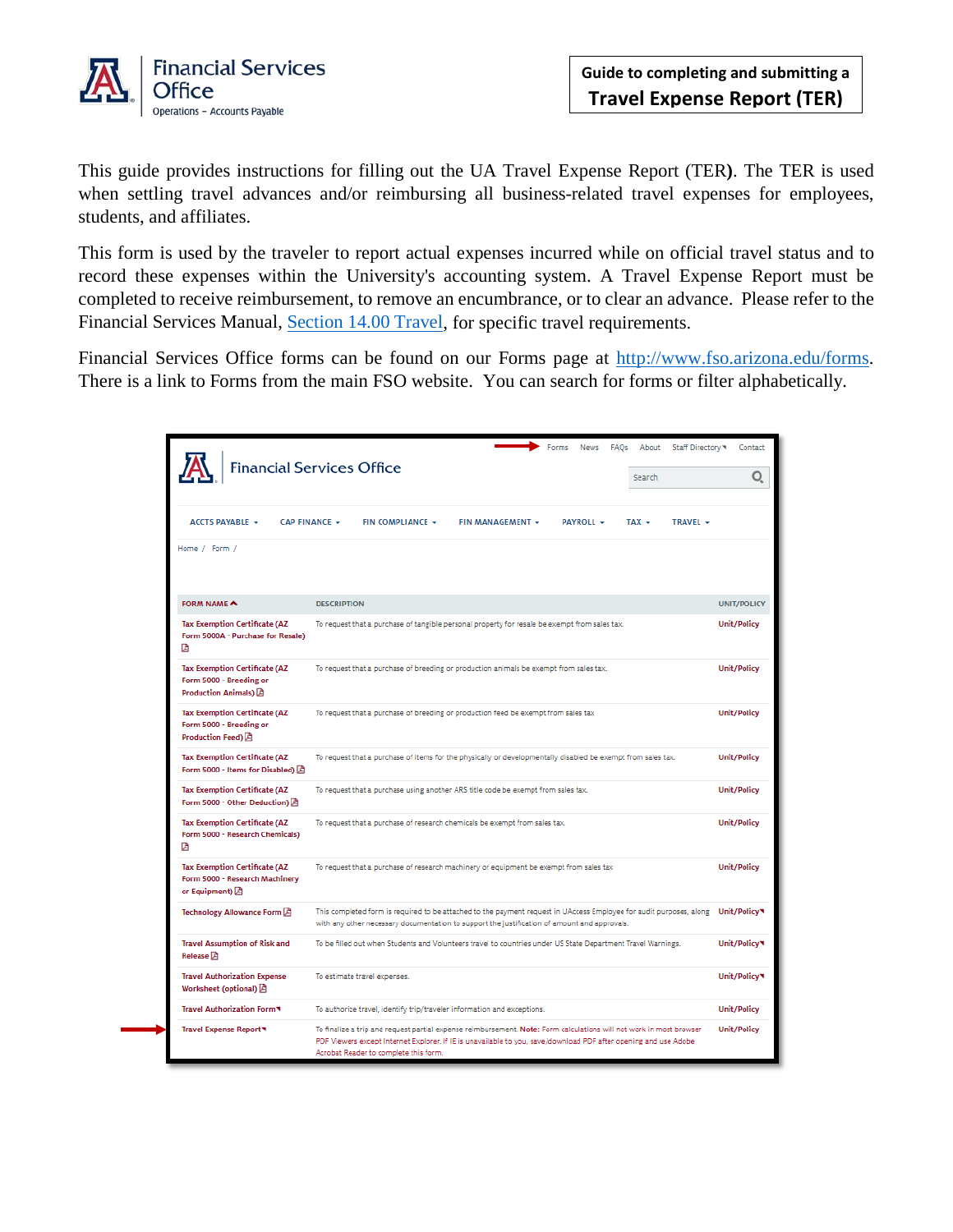# **COMPLETING THE TRAVEL EXPENSE REPORT**

| <b>CLEAR FORM FIELDS</b><br><b>8 TX136904</b><br>Date: 08/11/2017                                 | THE UNIVERSITY<br>$22$ . OF ARIZONA.<br><b>TRAVEL EXPENSE REPORT</b> |                           |                                           | UAccess Financials eDoc #: 6095275<br>Originating Travel Authorization # Required<br><b>TRAVEL AUTHORIZATION: T223444</b><br>5<br>Partial / Final |  |
|---------------------------------------------------------------------------------------------------|----------------------------------------------------------------------|---------------------------|-------------------------------------------|---------------------------------------------------------------------------------------------------------------------------------------------------|--|
|                                                                                                   | <b>TRAVELER &amp; DEPARTMENT INFORMATION</b>                         |                           |                                           |                                                                                                                                                   |  |
| <b>NAME</b>                                                                                       | <b>DEPARTMENT NAME</b>                                               | <b>DEPARTMENT NO.</b>     |                                           | <b>DEPARTMENT PO BOX</b>                                                                                                                          |  |
| Wilma Wildcat                                                                                     | <b>Athletics</b>                                                     | 1234                      |                                           | 123123                                                                                                                                            |  |
| <b>EMPLID</b>                                                                                     | <b>ROOM NUMBER</b>                                                   | <b>CONTACT NAME/TITLE</b> |                                           | <b>PHONE NUMBER</b>                                                                                                                               |  |
| 99909999                                                                                          | 123                                                                  | <b>Nancy Drew</b>         |                                           | 520-621-9097                                                                                                                                      |  |
|                                                                                                   | <b>TRAVEL ORDER</b>                                                  |                           |                                           |                                                                                                                                                   |  |
| <b>BUSINESS PURPOSE OF TRIP (include destination):</b>                                            |                                                                      |                           | IN-STATE   OUT-OF-STATE<br><b>FOREIGN</b> |                                                                                                                                                   |  |
| Develop performance skills at annual mascot conference in San Diego, CA                           |                                                                      |                           |                                           |                                                                                                                                                   |  |
| DESIGNATED LODGING: $\sqrt{ }$ YES $\Box$ NO<br><b>CONFERENCE DATES/TIMES</b><br><b>DUTY POST</b> |                                                                      |                           |                                           |                                                                                                                                                   |  |
| June 1, 2017-June 3, 2017                                                                         | Tucson, AZ                                                           |                           |                                           |                                                                                                                                                   |  |

**Clear All Fields** may be used at any time to erase all information from the entire form. O

- **UAccess Financials eDoc #**: Enter the appropriate eDoc number that corresponds to any travel expense reimbursement. This may include a travel advance (even if it settles to zero), or a DV for reimbursement. This information may be hand-written later if not immediately available. 2
- The **TX number** is an auto-generated form number that departments may use for internal document tracking. FSO does **not** mandate use of this information. A
- Enter the original **Travel Authorization** number from the traveler's corresponding trip. 4
- Check the appropriate **Partial** or **Final** box. 6
	- **Partial** should be selected when additional trip-related expenses are expected. This may be used before or after the trip has been completed.
	- **Final** should be selected when no additional trip-related expenses are expected. This should be used only after the trip has been completed. Additional expenses may still be submitted for reimbursement even though a final TER has already been submitted.
	- Expenses for each travel event submitted under a Blanket Travel Authorization should be submitted in accordance with the Policy 14.12 Accountable Plan and marked as a final.
- Enter the traveler's and department's information in the "**Traveler & Department Information**" box. 6

Provide the business purpose and pertinent trip details in the "**Travel Order**" box. 7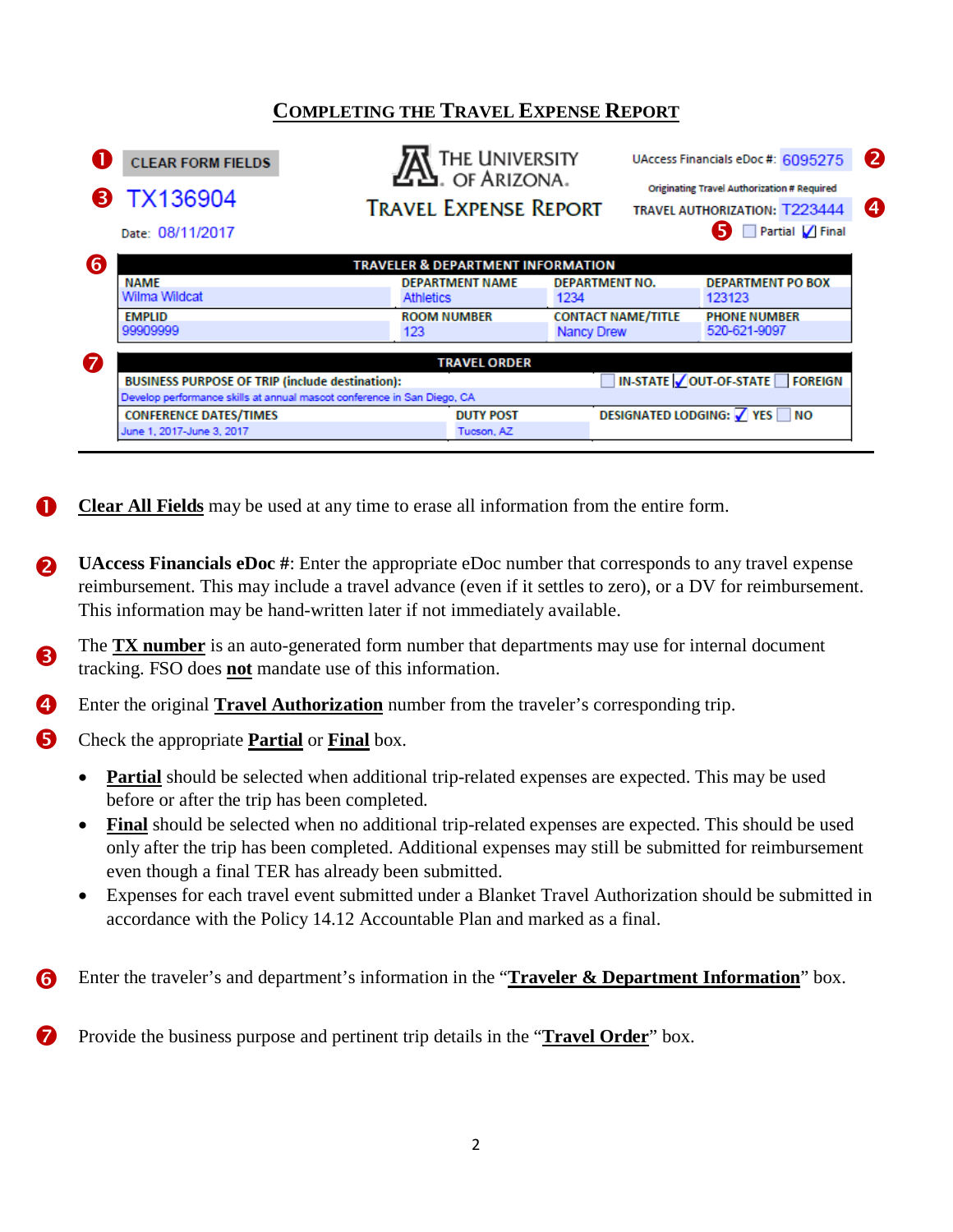|        |                 |         |                                                                       | <b>EMPLOYEE TRAVEL EXPENSE CLAIM</b> |     |                                      |               |               |          |                     |                  |  |
|--------|-----------------|---------|-----------------------------------------------------------------------|--------------------------------------|-----|--------------------------------------|---------------|---------------|----------|---------------------|------------------|--|
|        | <b>Time of</b>  |         |                                                                       |                                      |     | Odometer                             |               |               |          |                     |                  |  |
| Date   | <b>Depart</b>   | Arrive  | <b>Description/Destination</b><br>(include type of<br>transportation) | <b>Start</b>                         | End | Map/<br><b>Total</b><br><b>Miles</b> | <b>Amount</b> | Meals         | Lodging  | Transpor-<br>tation | Exchange<br>Rate |  |
|        | 5/31/17 8:00 am |         | mileage, flight, meals, cab, lodging                                  |                                      |     | 12                                   | 5.34          | 40.50         | 209.00   | 157.00              |                  |  |
| 6/1/17 |                 |         | meals, lodging                                                        |                                      |     |                                      | 0.00          | 54.00         | 209.00   |                     |                  |  |
| 6/2/17 |                 |         | meals, lodging                                                        |                                      |     |                                      | 0.00          | 54.00         | 209.00   |                     |                  |  |
| 6/3/17 |                 | 9:00 pm | meals, cab, flight, mileage                                           |                                      |     | 12                                   | 5.34          | 40.50         |          | 157,00              |                  |  |
|        |                 |         |                                                                       |                                      |     |                                      | 0.00          |               |          |                     |                  |  |
|        |                 |         |                                                                       |                                      |     |                                      | 0.00          |               |          |                     |                  |  |
|        |                 |         |                                                                       | <b>Totals:</b>                       |     | 24                                   | A<br>\$10.68  | в<br>\$189.00 | \$627.00 | D<br>\$314.00       |                  |  |

## **COMPLETING THE TRAVEL EXPENSE REPORT**

| <b>MISCELLANEOUS EXPENSES</b>                        |                            |         |  |  |  |
|------------------------------------------------------|----------------------------|---------|--|--|--|
| <b>Expense Description /Purpose / Attendees</b>      | <b>Object Code</b>         | Amount  |  |  |  |
| parking at Tucson International Airport - 3.5 @ 8.00 | 6240                       | 28.00   |  |  |  |
|                                                      |                            |         |  |  |  |
|                                                      |                            |         |  |  |  |
|                                                      | <b>Total Miscellaneous</b> | \$28.00 |  |  |  |

# Enter trip expenses in the "**Employee Travel Expense Claim**" field.

Each line should contain all expenses for that day. For example:

- Departure day expenses could include: transportation/mileage to the airport, flight/baggage costs, taxi/shuttle to destination hotel, and meals.
- Intermediate travel day(s) expenses could include: rental car/daily transportation costs (i.e.: taxis, subways, etc.), and meals.
- Return day expenses could include: transportation to the airport, meals, baggage costs, and transportation/mileage home.
- The total amount for lodging may be listed on the first line, last line, or by individual day and should include only room rate and applicable taxation. Additional charges on lodging invoice are either unallowable or should be reported in the "Miscellaneous Expenses" section (see step 9).
- Use odometer readings for mileage calculations, otherwise provide full internet based maps.
- Due to the limited space per line, you may attach a spreadsheet or document with additional daily expense details.

Include additional business expenses in the "**Miscellaneous Expenses**" section such as:  $\boldsymbol{\Theta}$ 

- o Business Meal/Entertainment
- o Airport parking /Nightly Hotel Parking
- o Field supplies

8

Q)

o Printing/Shipping